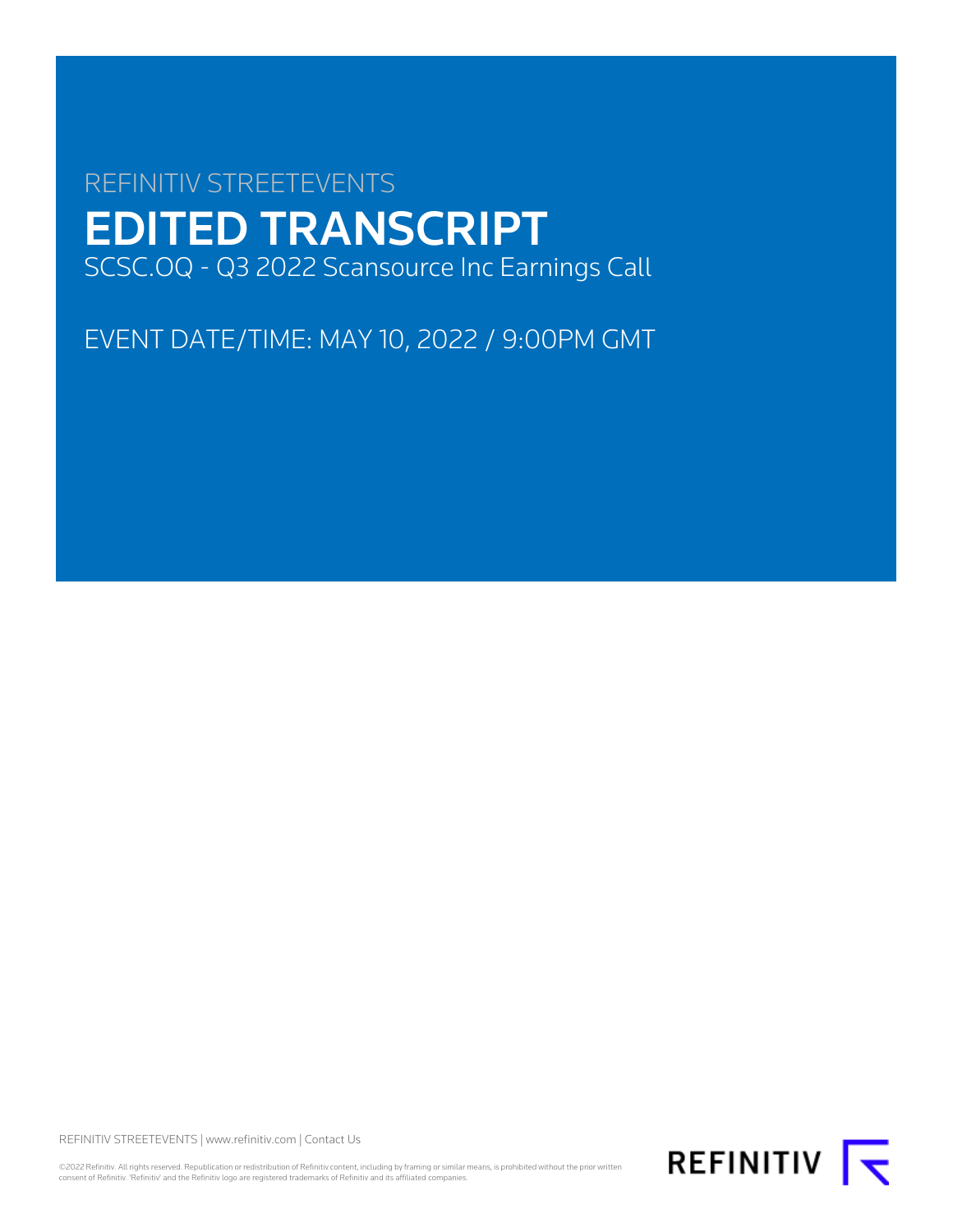# **CORPORATE PARTICIPANTS**

**[John Charles Eldh](#page-2-0)** ScanSource, Inc. - President **[Mary M. Gentry](#page-1-0)** ScanSource, Inc. - SVP of IR & Treasurer **[Michael L. Baur](#page-1-1)** ScanSource, Inc. - Founder, Chairman & CEO **[Stephen T. Jones](#page-3-0)** ScanSource, Inc. - Senior EVP & CFO

# **CONFERENCE CALL PARTICIPANTS**

**[Christopher Paul McGinnis](#page-3-1)** Sidoti & Company, LLC - Special Situations Equity Analyst

# **PRESENTATION**

#### **Operator**

Welcome to the ScanSource Quarterly Earnings Conference Call. (Operator Instructions) Today's call is being recorded. If anyone has any objections, you may disconnect at this time.

<span id="page-1-0"></span>I would now like to turn the call over to Mary Gentry, Senior Vice President, Treasurer and Investor Relations. Ma'am, you may begin.

#### **Mary M. Gentry** - ScanSource, Inc. - SVP of IR & Treasurer

Good afternoon, and thank you for joining us. Joining me on the call today are Mike Baur, our Chairman and CEO; John Eldh, our President; and Steve Jones, our Chief Financial Officer.

We will be reviewing our operating results for the quarter and then take your questions. We posted an earnings infographic that accompanies our comments and webcast in the Investor Relations section of our website.

Let me remind you that certain statements in our press release and the earnings infographic and on this call are forward-looking statements. These statements are subject to risks and uncertainties that could cause actual results to differ materially from such statements. These risks and uncertainties include, but are not limited to, those factors identified in the earnings release we put out today and in ScanSource's Form 10-K for the year ended June 30, 2021, as filed with the SEC. Any forward-looking statements represent our views only as of today and should not be relied upon as representing our views as of any subsequent date. ScanSource disclaims any duty to update any forward-looking statements to reflect actual results or changes in expectations, except as required by law.

<span id="page-1-1"></span>During our call, we will discuss both GAAP and non-GAAP results and have provided reconciliations between these amounts in the earnings infographic and in our press release. These reconciliations can be found on our website and have been filed with our Form 8-K filed today.

I'll now turn the call over to Mike.

# **Michael L. Baur** - ScanSource, Inc. - Founder, Chairman & CEO

Thanks, Mary, and thanks, everyone, for joining us today. Our exceptional third quarter performance underscores the strength of our hybrid distribution strategy and outstanding execution by our people.

For the quarter, we delivered 16% net sales growth and record non-GAAP EPS for the quarter and for the trailing 12-month period. We had strong demand in our Specialty Technology Solutions and Modern Communications & Cloud segments. Excellent execution by our people drove our top line growth and profitability ahead of expectations.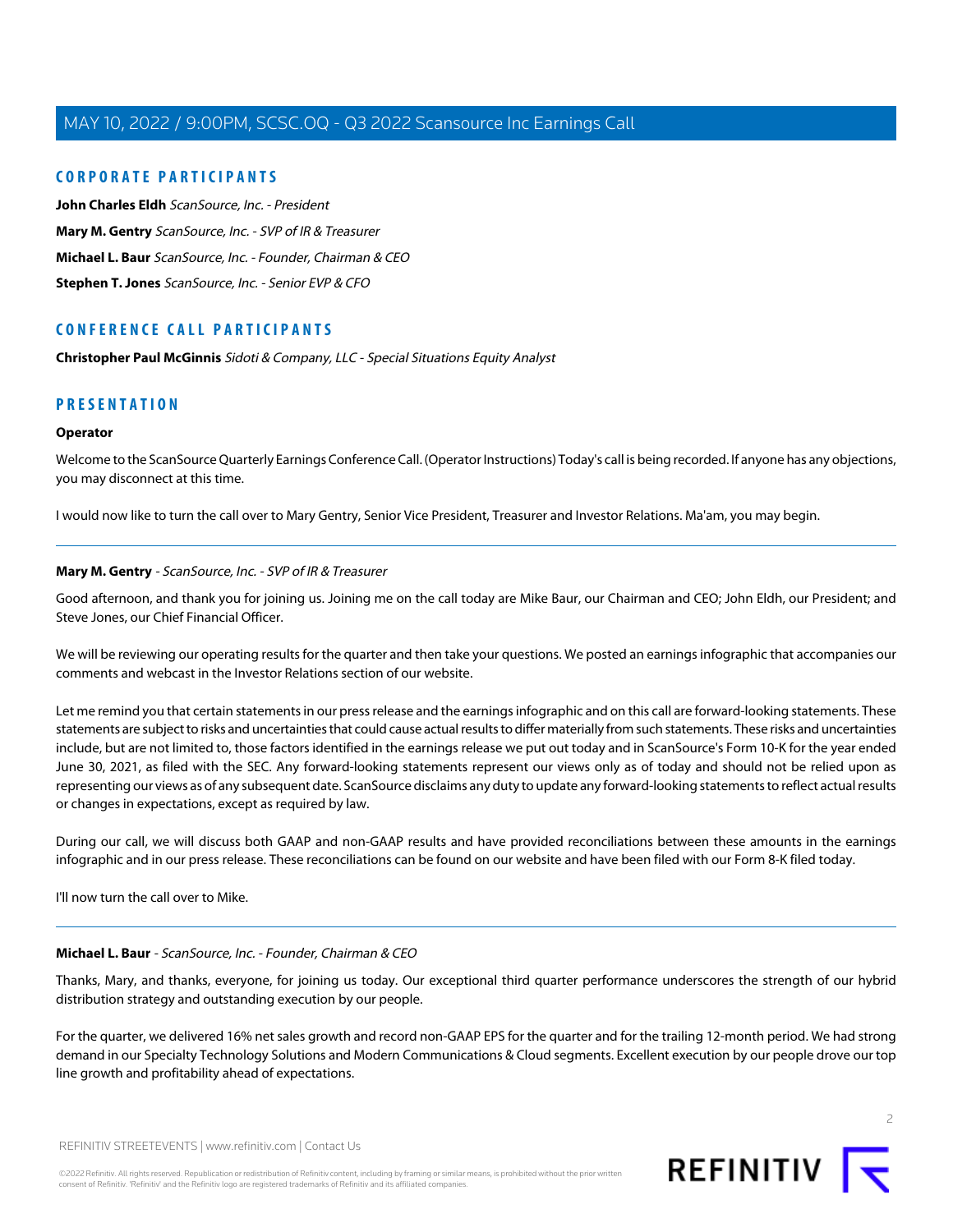We are raising our fiscal year '22 outlook and now expect net sales growth of at least 10% and adjusted EBITDA of at least \$165 million. Our hybrid distribution strategy is working, as evidenced by our sustainable, more profitable business model. We measure our success by looking at the gross profit composition from our recurring revenue that is from Intelisys and our SaaS and subscription business, and it's the fastest-growing part of our business.

6 years ago, we had no recurring revenue. We started our hybrid distribution journey with the acquisition of Intelisys in August 2016. Today, our recurring business is approximately 25% of our gross profits on a trailing 12-month basis. This is meaningful validation of our hybrid distribution strategy.

<span id="page-2-0"></span>I will now turn the call over to John to discuss our business performance.

# **John Charles Eldh** - ScanSource, Inc. - President

Thanks, Mike. I'm very excited about this quarter's results where demand was strong and execution by our people across the company was amazing. The unique relationship and collaboration between our customers, suppliers and our people led to the strong demand. We delivered impressive results with 16% year-over-year net sales growth and 21% year-over-year increase in gross profits.

Our sales growth was led by increases in large deals as suppliers prioritized allocation to VARs who are delivering to enterprise customers. One of our unique competitive advantages is providing partners with better intelligence about inventory availability.

I'm so incredibly proud of how our sales, supplier services and distribution center teams are performing and working together to serve our partners. As Mike said earlier, our hybrid distribution strategy is winning and driving the growth of our recurring revenue.

Let me give you a couple of examples of how VARs are adopting the strategy and selling hardware and recurring revenue. A communications VAR was working with an end user retailer that wanted to move from premise-based communications to cloud at its 2,200 locations. Our team provided engineering support and a modern communication solution, including hardware, software and cloud connectivity.

A second example is a mobility and barcoding VAR, who was implementing an outdoor video surveillance solution for a construction company at over 3,000 sites that needed connectivity to the cloud. This wireless surveillance solution included surveillance cameras, cellular SIM cards, connectivity and remote monitoring. These are 2 of many examples where our customers look to ScanSource and our hybrid capabilities to drive their recurring revenue growth.

In our Specialty Technology Solutions segment, net sales increased 15% year-over-year, fueled by robust demand for our hardware technologies, increases in big deals and product availability. A more favorable sales mix and increased supplier sales incentives drove higher segment gross profits.

For our Modern Communications & Cloud segment, net sales increased 17% year-over-year. Strong demand across hardware and digital benefited from product availability, and we also saw double-digit growth in Brazil. Cloud and Connectivity recurring revenue increased 18% year-over-year.

During the quarter, we held 97 partner regional and national events, many in person, showcasing our strategy and capabilities across hybrid solutions. Our events team delivered on unique event experiences for our partner and suppliers, including educational summits, trade shows, reward excursions and keynote spotlights.

I'm excited to see the execution and momentum of our hybrid distribution strategy. I want to thank all our people for their outstanding efforts and dedication. I'd also like to thank our suppliers and customers for their trust and loyalty in ScanSource. Now Steve will take you through our financial results.

REFINITIV STREETEVENTS | [www.refinitiv.com](https://www.refinitiv.com/) | [Contact Us](https://www.refinitiv.com/en/contact-us)

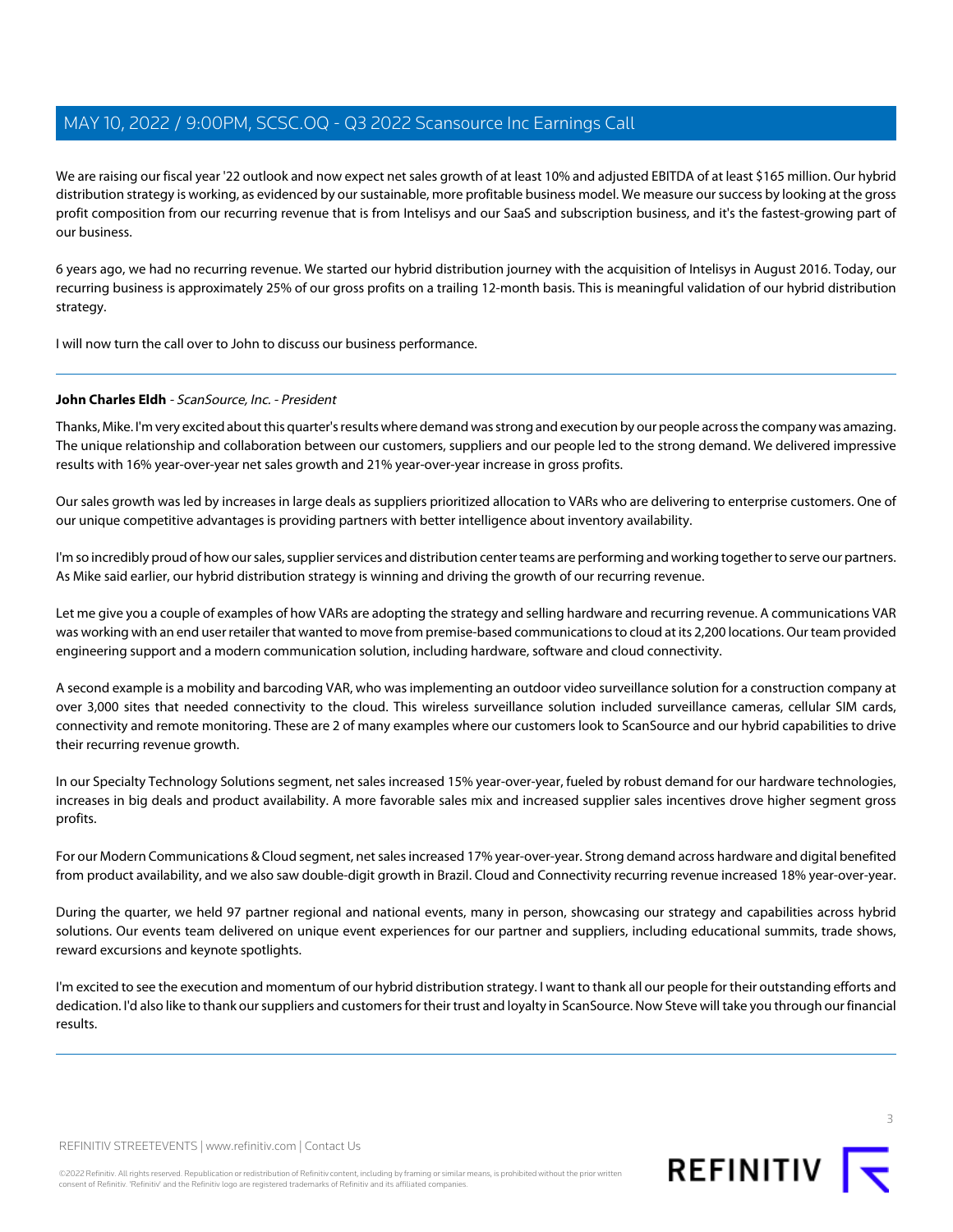#### <span id="page-3-0"></span>**Stephen T. Jones** - ScanSource, Inc. - Senior EVP & CFO

Yes. Thanks, John. As Mike mentioned in his opening remarks, our exceptional financial results underscore the team's strong execution, deep relationships with our suppliers and customers and strong demand for our technologies. It was an outstanding quarter where we delivered strong top line growth and record profitability.

For the trailing 12-month period, our non-GAAP EPS was \$4.01 and our adjusted EBITDA totaled \$163 million. Both are company records and highlight our consistent strong financial performance. We achieved 18% adjusted ROIC for Q3 as we balanced our working capital investments to support our growth and meet future demand.

Q3 net sales of \$846 million, up 16% year-over-year reflects strong customer demand across our technologies and a modest benefit from supplier price increases. Additionally, Q3 benefited by approximately \$30 million of sales pulled forward from Q4 due to timing of product availability near the end of the quarter.

Intelisys net sales increased 18% year-over-year and includes the benefit of timing and supplier commissions. Our gross profit grew 21% year-over-year to \$107 million. Our Q3 margins increased to 12.6%, up from 12.1% in the prior year's quarter and includes a onetime benefit from supplier price increases of approximately 45 basis points.

Our non-GAAP SG&A expense for the quarter of \$66.5 million increased \$6.7 million or 11% year-over-year. This includes people and IT investments ahead of revenues, primarily in our Modern Communications & Cloud segment. Our Q3 results include approximately \$3 million of onetime SG&A expense benefits primarily due to a large bad debt recovery in the quarter.

Third quarter adjusted EBITDA totaled \$44.1 million, up 38% year-over-year, reflecting a 5.21% adjusted EBITDA margin, which includes the benefit of the onetime items we've discussed. For fiscal year 2022, we estimate the effective tax rate, excluding discrete items, to range from 25.5% to 26.5%.

Now turning to the balance sheet and cash flow. We generated operating cash of \$30 million for the quarter and \$16 million for the trailing 12 months. Year-over-year working capital, which includes accounts receivable and inventory, net of accounts payable, increased \$80 million or 18% year-over-year to support our sales growth. Q3 DSO of 69 days increased quarter-over-quarter and year-over-year. This increase is primarily driven by sales timing concentration at the end of the quarter, adding approximately 4 days to our reported DSO.

On March 31, 2022, we had cash and cash equivalents of \$44 million and debt of \$182 million. Our balance sheet remains very strong. From a net debt leverage perspective, we ended Q3 at approximately 0.8x trailing 12 months adjusted EBITDA, demonstrating financial flexibility to support our growth and create long-term value.

During the March quarter, we had approximately \$8.3 million in share repurchases under our \$100 million share repurchase authorization. As Mike noted in his opening remarks, we are raising our FY '22 net sales growth and adjusted EBITDA expectations and our updated guidance includes the benefits of the onetime items noted in the quarter. We'll now open it up for questions.

# <span id="page-3-1"></span>**QUESTIONS AND ANSWERS**

# **Operator**

(Operator Instructions) Our first question comes from Chris McGinnis with Sidoti.

**Christopher Paul McGinnis** - Sidoti & Company, LLC - Special Situations Equity Analyst

Congrats on a nice quarter. I was wondering if you could just start -- maybe Steve, just -- what was the pull forward number in Q3 from Q4?

REFINITIV STREETEVENTS | [www.refinitiv.com](https://www.refinitiv.com/) | [Contact Us](https://www.refinitiv.com/en/contact-us)

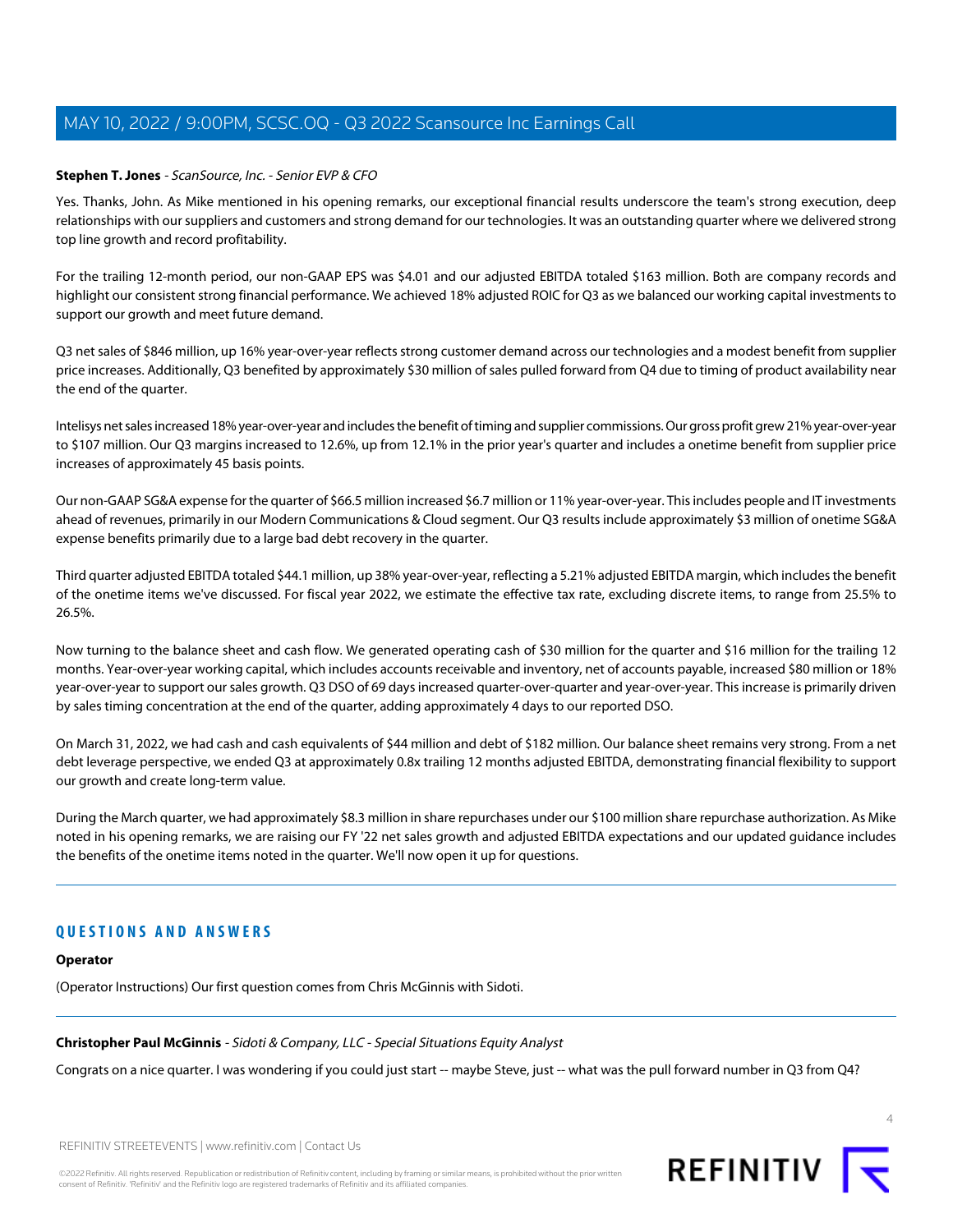# **Stephen T. Jones** - ScanSource, Inc. - Senior EVP & CFO

It's about \$30 million, Chris, and that really is just availability. The orders were -- when we looked at them, we were thinking that orders were going to ship in Q4, but because that supply came in late, we were able to meet those customer demands.

# **Christopher Paul McGinnis** - Sidoti & Company, LLC - Special Situations Equity Analyst

Great. And I guess this follows my next question is just were you at all impacted by supply chain disruption in the period? And I guess, how has availability changed throughout the quarter? If you could just maybe comment on that.

# **Stephen T. Jones** - ScanSource, Inc. - Senior EVP & CFO

Yes. It's still a challenging supply chain environment, Chris. I think you hear that from our suppliers, and you probably hear that from our peers as well. For us, we were glad to get the inventory at the end of the quarter. Still strong demand and lead times are still way ahead of what we saw last year.

#### **Christopher Paul McGinnis** - Sidoti & Company, LLC - Special Situations Equity Analyst

And just kind of given -- I mean, not looking at your trends today, but just to kind of fear in the marketplace around things slowing down. Any indication from any of your customer base or talking to the VARs or any concerns around that? It doesn't appear so, but just kind of getting your view on the overall market and demand.

# John Charles Eldh - ScanSource, Inc. - President

Chris, this is John Eldh. Thanks for the question. And to date, I would say no. Demand is still strong. As you know, we play in large and growing markets specialized, and we think we're positioned to win and things like the trends of digital transformation, automation and employee productivity, work from anywhere, all these kind of things are -- have been and continue to drive our success.

# **Christopher Paul McGinnis** - Sidoti & Company, LLC - Special Situations Equity Analyst

Great. And maybe, John, could you just talk a little bit about the acceptance of the hybrid model? And I guess, just one by your customer base, do they feel more comfortable with it? And then additionally, can you just talk about the competitive landscape? Are people moving to a similar model? Can you just provide a little bit more color on that?

#### **John Charles Eldh** - ScanSource, Inc. - President

Yes. Thanks, Chris. It's a great question and something we love talking about. When it comes to the hybrid distribution model, really our strategy, as we've talked about many times before, is all about connecting devices to the cloud and enabling our partners to deliver on end-user buying and consumption requirements. And we're so excited. I mean our strategy really is offering partners choice while at the same time, reducing the complexity and friction in the buying process and shortening their time to value and revenue. And we're seeing great adoption of the strategy as evidenced by the examples that I gave, and we see great upside ahead.

#### **Christopher Paul McGinnis** - Sidoti & Company, LLC - Special Situations Equity Analyst

Great. And then maybe just on the competitive landscape of that? Or did I miss that? Thanks.

REFINITIV STREETEVENTS | [www.refinitiv.com](https://www.refinitiv.com/) | [Contact Us](https://www.refinitiv.com/en/contact-us)



5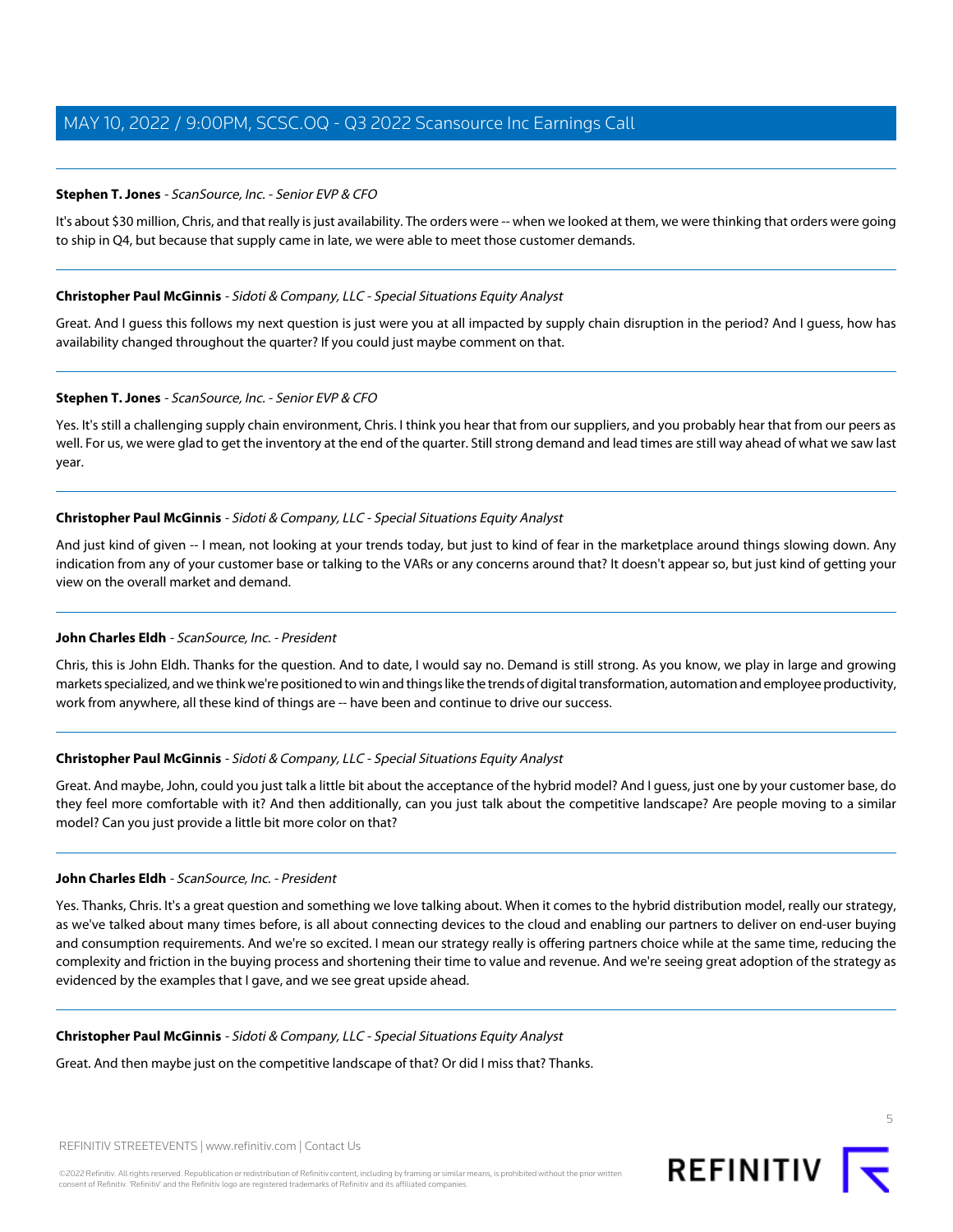# **John Charles Eldh** - ScanSource, Inc. - President

Yes, thanks. Look, we -- as you know, we have different competitors in different parts of the business. But the reality is we have an amazing portfolio of the best suppliers, and we have a large and growing partner base. And based on these 2 things, they're really putting us in a kind of competitively advantageous position to deliver for our customers. And we don't see that slowing down.

#### **Christopher Paul McGinnis** - Sidoti & Company, LLC - Special Situations Equity Analyst

Great. And if I didn't get to ask about this, I'd be upset. So can I just ask about the strength, the continued strength there. Is that just continued market share gains and I guess the digital as well as maybe the hardware there?

#### **John Charles Eldh** - ScanSource, Inc. - President

Yes. I mean this is another topic we love talking about is Brazil. I mean you're right. They continue to do a great job of executing. And as we've talked about in the past, we have an amazing leadership team down there and an amazing overall team that have a lot of maturity and a lot of experience and are using that to take share across the business.

# **Christopher Paul McGinnis** - Sidoti & Company, LLC - Special Situations Equity Analyst

Great. And then just a little bit of share repurchase in the quarter. Can you just comment on if you're still in the marketplace or what your thoughts are with capital allocation? Thanks.

# **Stephen T. Jones** - ScanSource, Inc. - Senior EVP & CFO

Yes, Chris, I'm going to build on the back of what John said, and really our theme is growth. When we think about what we're going to use from a capital -- our capital deployment. If you look at what we've done in a working capital, it's just been an amazing year of building that working capital, and we think there's lots of opportunity out there to grow and that will be our priority. And then our priorities don't change. So it would still be growth making sure that our balance sheet is strong and then returning any capital through share repurchases.

#### **Christopher Paul McGinnis** - Sidoti & Company, LLC - Special Situations Equity Analyst

Great. And I guess, Steve, on that, you have -- I think you said 45 basis points from price increases and using that balance sheet. Do you still have that benefit in Q4? Or is that kind of dissipated now?

#### **Stephen T. Jones** - ScanSource, Inc. - Senior EVP & CFO

Those price actions are really kind of temporary for us, and so we're not seeing those come back in Q4. When we think about that 45 basis points, I would say that would be normalized out. We need to normalize that out as we think of our forward-looking guidance.

#### **Christopher Paul McGinnis** - Sidoti & Company, LLC - Special Situations Equity Analyst

Sure. No, 100%. I appreciate it. That's all I had, but thanks for taking my questions and congrats on a really strong quarter.